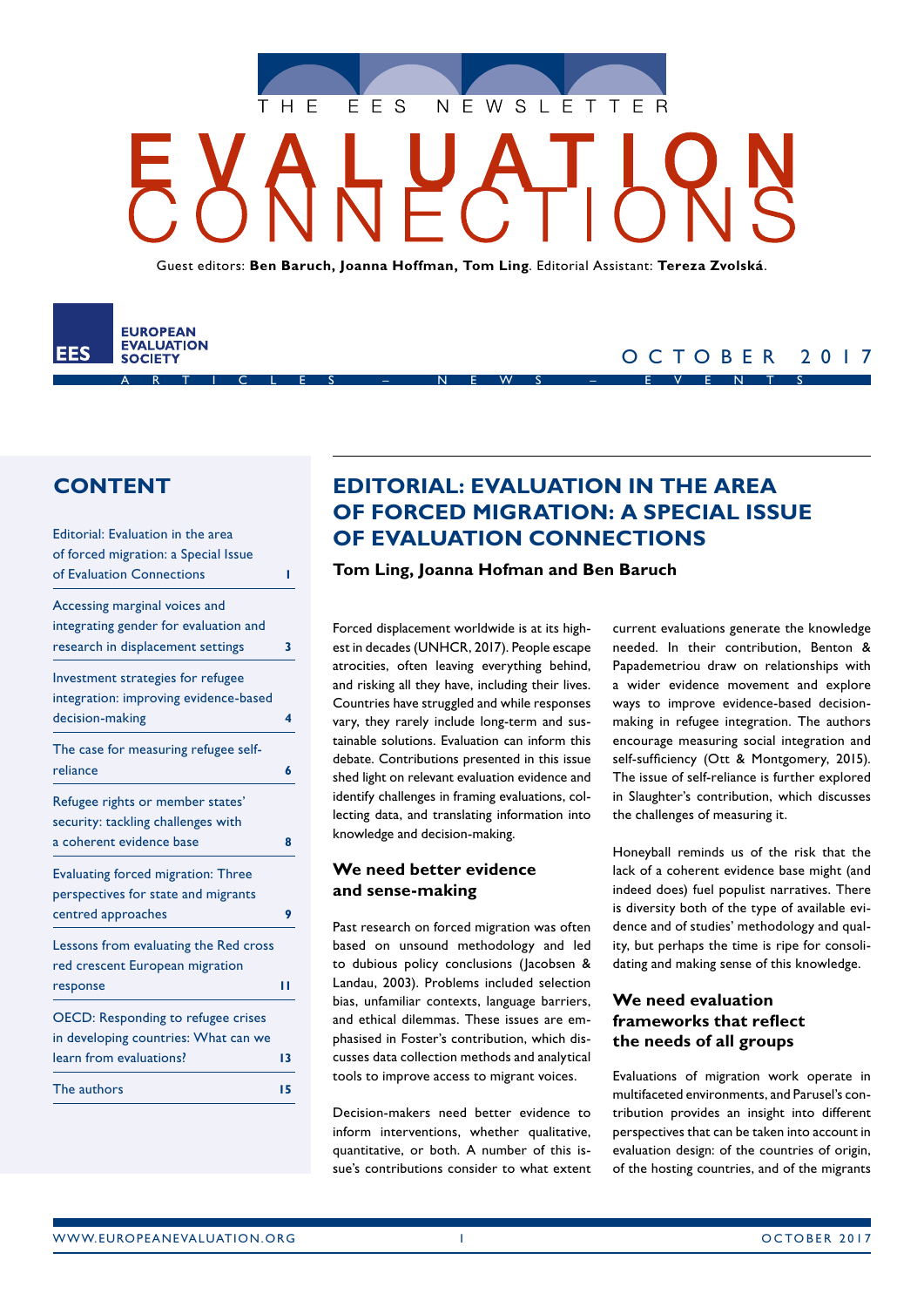themselves. Indeed, making migrants' voices heard is a recurring theme in this issue and vulnerability is pertinent to evaluation methodology in migration contexts. However, Clark-Kazak (2014) has suggested that identifying entire groups of migrants as 'vulnerable' could be patronising and undermine their means of exerting power. More attention is needed to the vulnerabilities of refugees and asylum seekers in the dynamic contexts of both migration and the research process.

Another, often repeated, call is to frame an evaluation of forced migration through a gender lens (Foster and Honeyball in this issue). Whether we need gender lenses in all evaluations, or only in specific and focused studies that aim to understand gender is a pertinent question. In our view, a gender lens should always at least be considered when designing an evaluation.

Chaplowe and colleagues explain in their contribution how different dimensions of an evaluation (e.g. the intervention, stakeholders, or causality) and their interplay can be effectively addressed in a real-time evaluation. They show there is no one-size-fits-all response to addressing complexity in evaluating interventions in this area.

Finally, this special issue includes a piece by Hans Lundgren and Susanna Morrison-Metois from the OECD on a timely new report on refugees and evaluation.

### **We need a more mature knowledge base**

Drawing on this issue's contributions, three themes emerge where progress can be made.

First, a migrant-centred approach to designing and conducting evaluations should be more widely used. We call for engaging migrants more systematically in the evaluation process, including them in co-production of recommendations for an effective delivery of services.

Second, we support initiatives that facilitate the use of data and evidence to make sense of the situation on the ground, such as the new European knowledge-management centre on migration and demography (EC, 2017). We encourage the use of evaluation evidence in these initiatives, borrowing from a range of strategies to generate learning – from conferences, through to other knowledge exchange initiatives, so-called clearinghouses, innovation and improvement labs.

Finally, it is debatable if it is for evaluators to address any perceived gap in the extent to which decision-makers appropriately use evidence. We see the role of evaluators as providing evidence and options for decisionmakers; it may even be appropriate to engage decision-makers with a view to exploring implementation issues. However, hard as it may be, evaluators should accept that they

have an important contribution to make but that other factors are also relevant.

### **References**

Clark-Kazak, C. (2014). Values and Vulnerabilities: The Ethics of Research with Refugees and Asylum Seekers. Edited by Karen Block, Elisha Riggs, and Nick Haslam.

EC (2017). Knowledge Centre on Migration and Demography. EU Science Hub. The European Commission's science and knowledge service. Retrieved 5 September 2017 from the European Commission website: https:// ec.europa.eu/jrc/en/migration-and-demography.

Jacobsen, K., & Landau, L. B. (2003). The dual imperative in refugee research: some methodological and ethical considerations in social science research on forced migration. Disasters, 27(3), 185–206.

Ott, E., & Montgomery, P. (2015). Interventions to improve the economic self-sufficiency and well-being of resettled refugees: a systematic review. Campbell Systematic Reviews, 11(4).

UNHCR (2017). Global trends: forced displacement in 2016. United Nations High Commissioner for Refugees.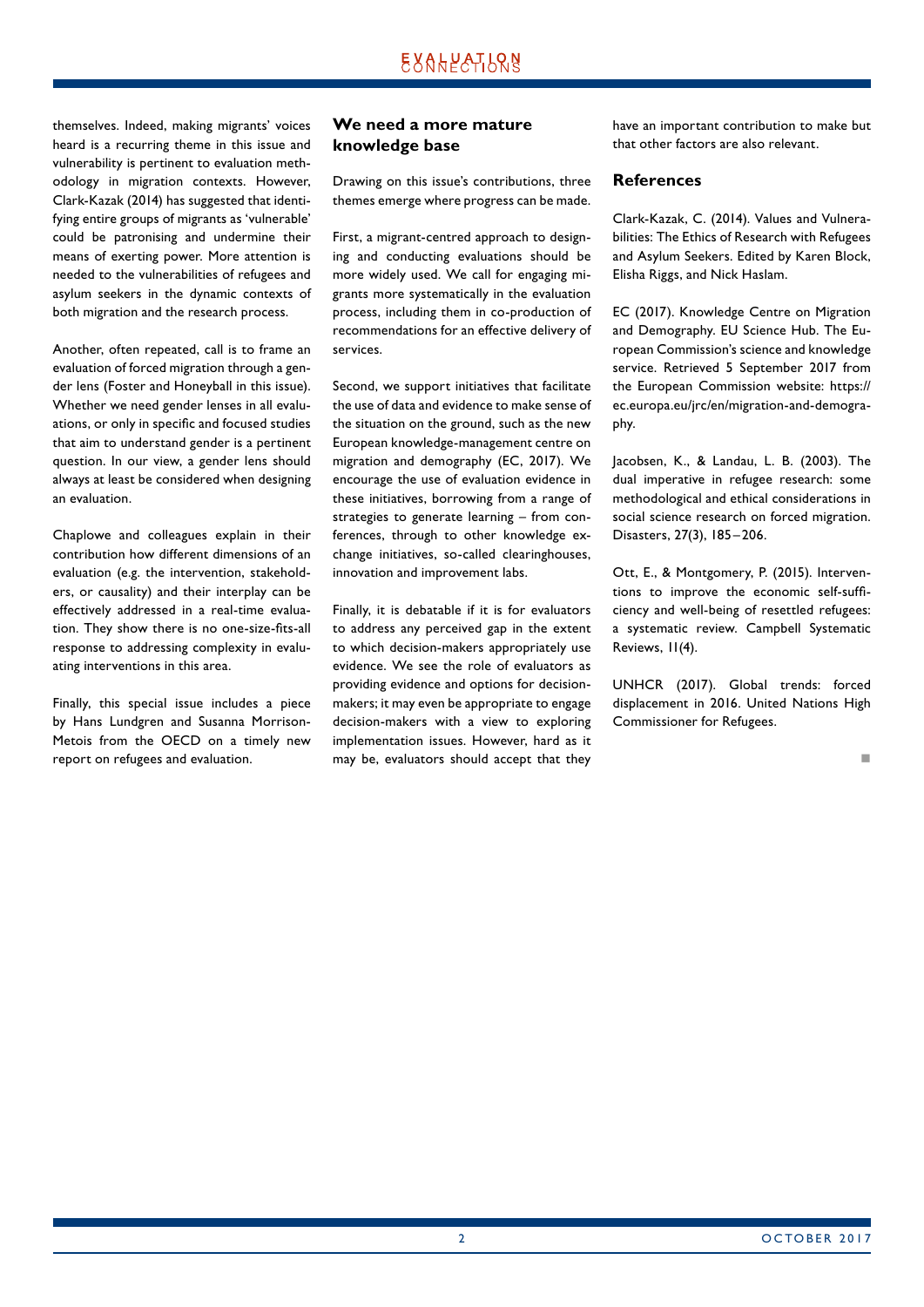# <span id="page-2-0"></span>**ACCESSING MARGINAL VOICES AND INTEGRATING GENDER FOR EVALUATION AND RESEARCH IN DISPLACEMENT SETTINGS**

**Jillian J. Foster**

Research with displaced populations – refugees, economic migrants, and internally displaced people (IDPs) – is challenging at best. Displacement itself creates unforeseen emotional and physical barriers which inhibit data collection. Chaotic security environments constrain access to the field and unpredictable funding cycles often shrink research timelines. Without careful attention to contextual nuances, a commitment to rigorous methods, and creative study design, evaluators and researchers risk unintentionally reduced sample sizes, selection bias, and weakened quality of work. To avoid such problems, there are two key elements to working in displacement environments that merit highlighting:

- (1) integration of gender as a foundational element of study design, data collection, and analysis, and
- (2) data collection methods that intentionally access marginal voices.

# **Understanding forced migration and displacement**

The current nature of much of the world's conflict is that it simply does not start and suddenly stop again; rather, the threat of violence remains ever-present as the communities grapple with differences in ideology and identity that directly affect economic opportunity or lack thereof. Refugees and migrants sit at the nexus of these factors, often uprooting their lives multiple times as they move from their "home" to informal settlement, to camp, to eventual resettlement. UNHCR estimates over 65.6 million people are forcibly displaced worldwide at present, with 22.5 million of those being refugees and 10 million stateless people (UNHCR, 2017). On average, refugees remain in camps for 17 years, many staying for much longer (UNDP, 2017). Displacement is a dynamic activity. Most families move multiple times before they find stable housing, are granted official resettlement, or return to their country of origin.

### **Integrating gender**

Full integration of gender – from study design to tool development through to data collection, and then finally to analysis – is the first step to evaluation in these contexts. Our history with gender is one of confusion and afterthought. At present, gender is a thematic addition to supplement, or simply add texture to, already formed research. Much of the evaluation and research community speaks of "adapting" evaluation approaches for gender-focused programmes, "mainstreaming" gender within previously developed study designs, and informing "gender indicators"<sup>1</sup>; rather than employing feminist principles – which call for a deconstruction of gendered effects, while also lifting marginal voices (Podems, 2010) – that utilise gender as a building block of study design, data collection, and analysis<sup>2</sup>. Moreover, approaches that do address gender overwhelmingly conflate "gender" with "women", which neglects men's relationship to gender. Research designed with gender at the foundation increases the breadth and depth of findings, offers a more diverse sample and dataset, and provides more complete stories of programmatic impact (Foster, 2016).

### **Accessing marginal voices**

Refugees, internally displaced people, and forced migrants are marginalised by the very nature of their displacement. The breakdown of communities and the frequent movement of individuals and families create substantial access challenges. Additionally, the combination of social stigma, poverty, language barriers, and legal ambiguity exacerbates the vulnerability of displaced people, creating silence where there otherwise might not be. Working with refugees and forced migrants requires creativity to capture their voices.

### **Critical steps forward**

#### **Location is everything**

Location can be the least discussed logistical element of data collection in this field (USAID, 2011). However, location is of utmost importance for displaced communities, given security concerns and constrained mobility. The presumed benefits of hosting focus group discussions and interviews in partner organisation or government offices is outweighed by the cost of convincing participants to reschedule other commitments, including childcare, and covering the cost of transportation for those that may need to travel several hours to and from the location. Moreover, in conflict settings the threat of gender-based violence can dramatically restrict women's and girls' mobility (UN Women, 2013) and undocumented men may face similar confines with the risk of deportation $^3$ .

Rather than bringing participants to data collection activities, interviews and focus groups should be brought to them. Focus group discussions can easily be held in the privacy of homes, which dramatically reduces the risk

3 Anecdotal evidence from 2015 study of debt and cash assistance in Tripoli and Beirut, Lebanon.

<sup>1</sup> Examples include: World Bank Group, Gender Issues in Monitoring and Evaluation. Retrieved 7 September 2017 from: http://siteresources. worldbank.org/INTGENAGRLIVSOUBOOK/Resources/Module16.pdf; GiZ, Guidelines on designing a gender-sensitive results-based monitoring (RBM) system. Retrieved 7 September 2017 from: https://www.oecd.org/dac/evaluation/dcdndep/31736413.pdf.

<sup>2</sup> Paradoxically humanitarian and development programming has moved beyond gender mainstreaming in many respects and is now experiencing an increase in overt references to gender – or women and girls specifically.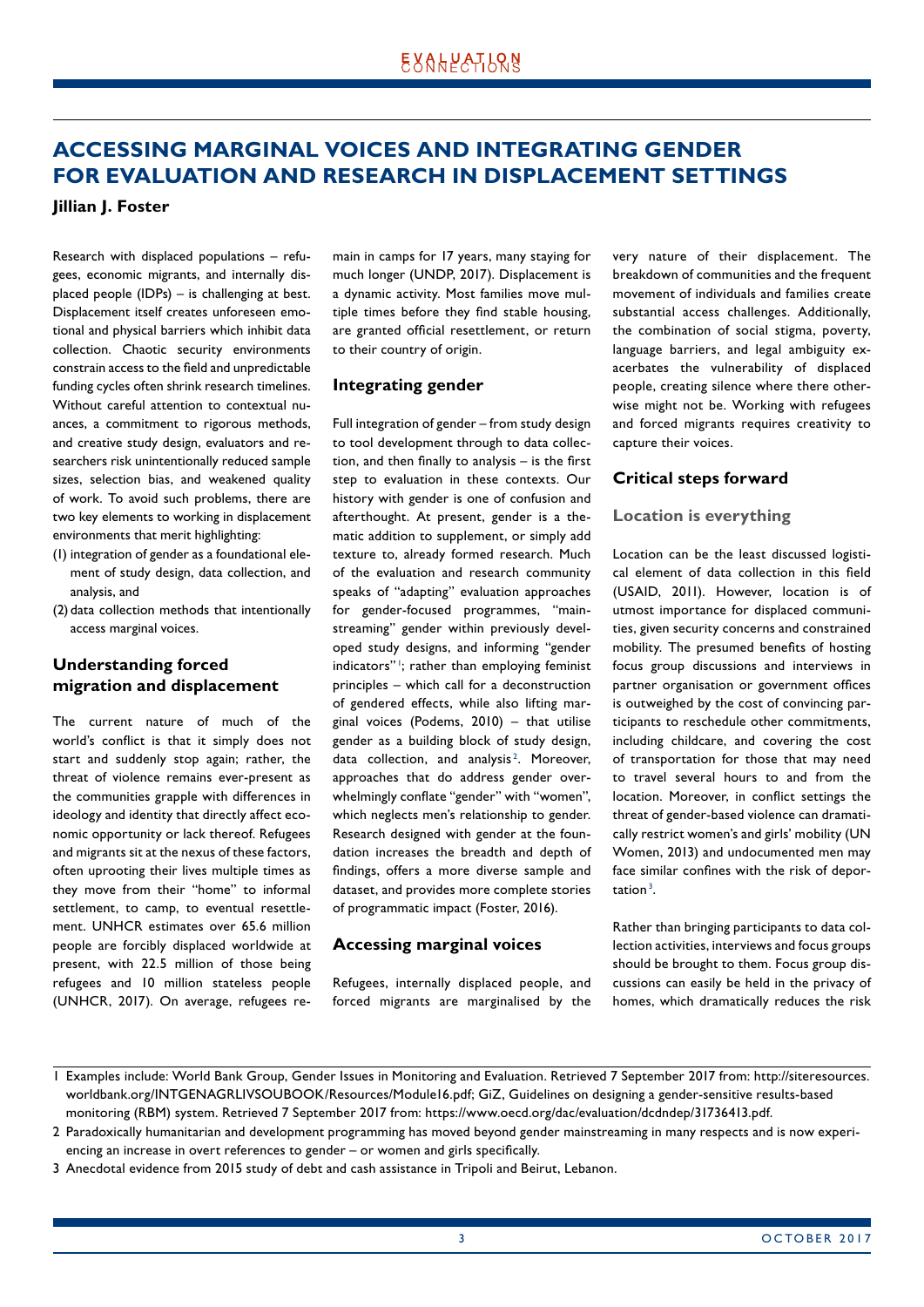<span id="page-3-0"></span>of violence and deportation. Funds spent on transportation can instead cover the cost of refreshments prepared by a willing host in the community.

#### **Who's asking?**

Put simply, it matters who asks the questions, especially around sensitive topics such as household decision-making, gender-based violence, and legal status. It is imperative that both male and female data collectors are selected and able to travel to and from field sites. Working in mixed-gender pairs, female data collectors should lead with female respondents and male data collectors with men. Local young adults, eager yet often precariously employed, make excellent data collectors. Their uptake of data collection technologies is remarkably fast, they have a keen understanding of local cultural, religious, and gender dynamics, and their involvement can foster greater community buy-in around the research topic or programme being evaluated.

#### **Beyond disaggregation**

Gender analysis is more than sex disaggregated data. Evaluators and researchers should be encouraged to explore data for gendered decision-making, behaviour, and language patterns. Data should be examined for evidence of women's increased decision-making power in cases where they are newly heads of households. Evidence of men's decreased and women's increased mobility should be explored. Finally, language patterns, especially those related to emotions, are highly gendered and should be studied.

#### **Conclusion**

Working with refugees, internally displaced populations, and forced migrants demands a level of creativity not found in more traditional evaluation and research settings. One must exercise patience to maintain analytical rigour while overcoming the physical, emotional, security, and budget challenges of working in these environments. Bringing data collection to participants and working with local groups of mixed-gender data collectors enables greater access to marginal voices. Exploring women's as well as men's experiences applies a more complete gender analysis. Finally, examining decisionmaking, behaviour, and language patterns as gendered elements adds depth to findings and often produces unanticipated outcomes.

#### **References:**

Foster, J. (February 2016). Impact of Multipurpose Cash Assistance on Outcomes for Children in Lebanon. CaLP and UNHCR.

OCED (2003). Review on Gender and Evaluation. Retrieved 7 September 2017 from: https://www.oecd.org/dac/evaluation/ dcdndep/31736413.pdf.

Podems, D. (2010). Feminist Evaluation and Gender Approaches: There's a Difference? Journal of Multi-Disciplinary Evaluation,  $6(14)$ ,  $1 - 17$ .

UNDP. Migration, refugees and displacement. Retrieved 10 July 2017 from: http://www. undp.org/content/undp/en/home/ourwork/ sustainable-development/developmentplanning-and-inclusive-sustainable-growth/ migration-refugees-and-displacement.html

UNHCR. (19 June 2017). Figures at a Glance. Retrieved 10 July 2017 from: http://www. unhcr.org/en-us/figures-at-a-glance.html.

UN Women. (2013). Gender-Based Violence and Child Protection Among Syrian Refugees in Jordan, with a Focus on Early Marriage. United Nations Entity for Gender Equality and the Empowerment of Women (UN Women).

USAID. (2011). Performance Monitoring and Evaluation Tips – Conducting Focus Group Interviews. Retrieved 7 September 2017 from: http://pdf.usaid.gov/pdf\_docs/ pnadw110.pdf.

not a contract the contract of the

# **INVESTMENT STRATEGIES FOR REFUGEE INTEGRATION: IMPROVING EVIDENCE-BASED DECISION-MAKING**

### **Meghan Benton and Demetrios G. Papademetriou**

Social policy has undergone an evidence revolution. Greater emphasis on high quality evidence, such as randomised controlled trials and natural experiments, has unleashed a host of clearing houses that rank the quality of evidence in fields such as education, employment and health. Policymakers are demanding more from the services they fund, for instance through 'payment-by-results', the practice of paying service providers on the basis of outcomes. In addition, a number of universities, think tanks, and consultancies have pioneered innovative impact evaluation and cost benefit analysis methods.

This 'evidence turn' has not reached forced migration studies. Only a handful of refugee integration policy interventions have been evaluated with a control group, and there is no 'what works centre' for refugee integration. Instead, sharing platforms are dominated by examples of promising, but as-yet-untested practice.<sup>1</sup> Moreover, the evaluations that do exist rarely capture long-term or broader social impact, while evidence on immediate, economic outcomes is often (prematurely) interpreted as a sign of failure. Frequent policy reforms have further muddied the picture, as have mixed flows and

the shift away from targeted services, which make it hard to unpack impact on different groups.

This paper examines the dynamics behind this evidence gap – many of which extend beyond problems of evaluation – and suggests five principles for improving both the collection and use of evidence in refugee integration policymaking. It is based on extensive conversations with policymakers, and a forthcoming scoping study on opportunities for assessing the social returns on labour market integration investments for refugees.<sup>2</sup>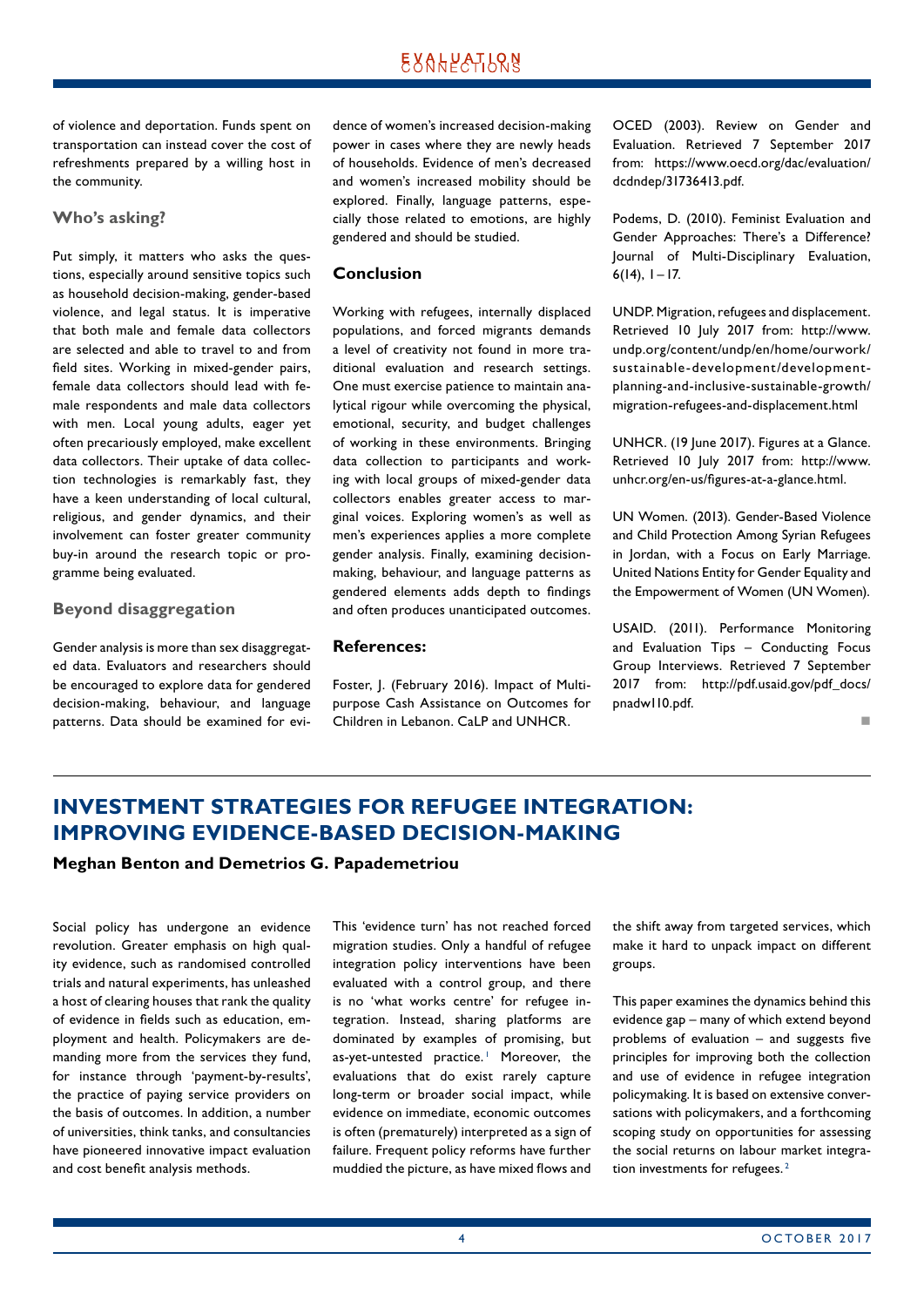### **A tricky relationship with evidence**

It is not lack of evidence alone that undermines decision-making in refugee integration. Metrics for defining and measuring success are intrinsically bound up with public expectations. Lurking beneath any discussion of what works, for instance, is the tension between *selecting* people for their vulnerability (as is the case for refugee resettlement, and to some extent, asylum adjudication) and *evaluating* people for how well they settle in (namely, how they perform in the labour market). Publics are sometimes led to believe that newcomers will easily slot into existing skills gaps – or even 'solve' looming demographic crises, as was the framing of the public debate in Germany. Failing to meet these expectations can then erode public trust in the asylum and protection system.

Moreover, decisions about where to invest are not made in a vacuum. Interventions in the name of smoother integration – such as allowing asylum seekers to work – can create a pull factor for further irregular flows, so something that is proven to work may come at a cost (Papademetriou and Benton, 2016). Policy trade-offs are rife in refugee integration decisions. For instance, to decide who among recent cohorts of asylum seekers to invest in, policymakers could consider whether the costs of training programmes are outweighed by the number of working years ahead. But such decisions are contingent on both a moral judgement about who should be allowed to stay and a pragmatic judgement about who is *likely* to stay, as well as on what terms, given the difficulties of returning failed asylum seekers.

# **Improving evidence-based decision-making in refugee integration**

Improving evidence-based decision-making therefore requires both better quality evidence and greater transparency over metrics. Five principles could help policymakers accomplish this goal:

- 1. **Strengthen the evidence on policy interventions through greater use of natural experiments.** Many countries run large-scale introduction programmes that both standardise what new arrivals are taught and package together several interventions, making it difficult to construct a counterfactual or work out what elements make the difference. But national governments could work with subnational governments to exploit differences in the implementation of policies to examine how small changes affect outcomes, while conducting more robust trials and experiments of stand-alone interventions. Evaluation costs money and takes time, and policymakers may not see results within one policy cycle. But with Germany estimating it will spend 93.6 billion euros on refugees by the end of 2020, we argue policymakers must make rigorous evaluation the core of future integration programming.
- 2. **Investigate methods that measure social integration.** Narrowly defined economic metrics – such as employment rates – may not capture successful integration for refugees who are traumatised, caring for family members, or towards the end of their working lives. Equally, economic self-sufficiency does not guarantee social integration: people in low-skilled shift work may become socially isolated. Social integration should therefore be a much more prominent pillar of evaluation and decision-making. Measuring social integration, for instance through social network analysis, could examine how refugees build social connections over time – both with their communities (bonding capital) and with people from different backgrounds (bridging capital). It could also estimate the financial impact of other ways refugees contribute, for instance through volunteering or providing care to family members and neighbours.
- 3. **Examine long-term integration dynamics.** Tracking refugees over longer periods of time (both back-casting and forward-casting) could help address a central policy question: whether it is better for newcomers to enter work quickly (even at the risk of getting stuck in low-skilled, precarious work) or train for skilled jobs (which can delay access to the social networks and on-the-job language training that work brings). Another unknown is how refugees make strategic decisions and sacrifices (including to their time, and further education) to ensure their children can succeed. More longitudinal studies of families, measuring both long-term success and intergenerational mobility, could illuminate how decisions made by and for first generation refugees affect the outcomes for their children.
- 4. **Nurture a culture of evaluation among other actors.** The migration crisis in Europe triggered an outpouring of volunteering movements, new nonprofits, and social enterprises to support refugees. However, such a plethora of promising innovations can be a headache for evaluators trying to disaggregate what helps refugees succeed, while for initiatives which are small-scale and oversubscribed, evaluation is often an afterthought (Benton and Glennie, 2016). Governments could provide greater resources to help service providers and charities understand and share what works about their approach. Policymakers and evaluation commissioners could also pursue a collaborative approach to evaluation, working with academics and other experts to design natural experiments, and make their data more open.
- 5. **Managing expectations, both within and outside government.** Labour market integration is often the priority for policymakers, but the suggestion that only economic factors merit consideration can backfire if they lead to expectations that cannot be met. We need a new language

<sup>1</sup> For instance, the European Commission's Migration and Integration Platform records 'good practices' which measure outputs (e.g. number of people served) rather than outcomes. See https://ec.europa.eu/migrant-integration/integration-practices.

<sup>2</sup> The MPI Europe project 'Social Returns on Labour Market Investments in Refugee Integration', funded by the Bertelsmann Foundation and led by Meghan Benton (report anticipated in October 2017).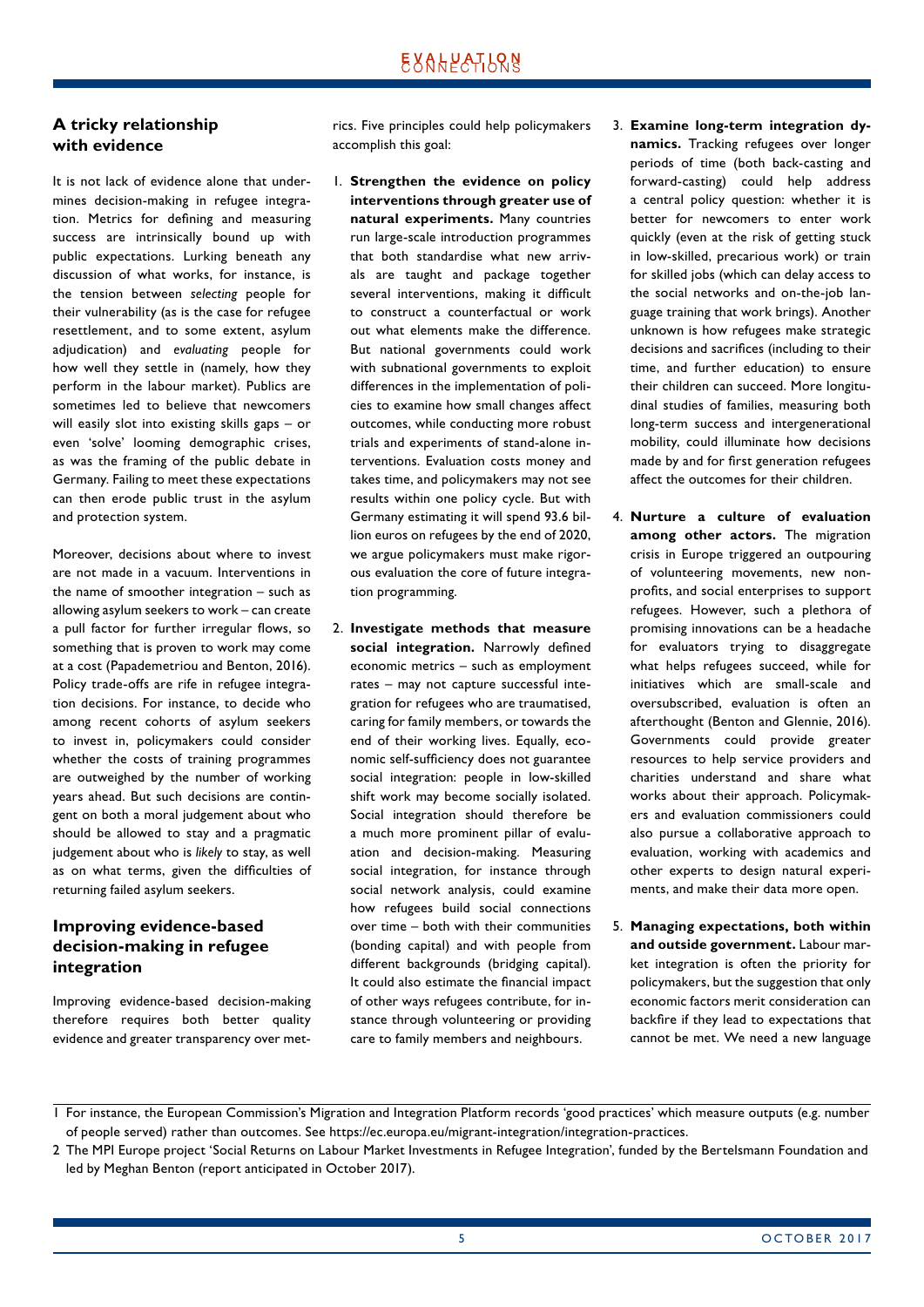<span id="page-5-0"></span>of measuring and communicating success for the most vulnerable groups, which draws on storytelling and people's sense of moral responsibility and empathy. Understanding better the relative importance receiving communities place on social, versus economic integration, would help.

Integration is often treated as a binary outcome (successful/ unsuccessful), with employment the principal proxy for success. Given that many newly arrived refugees will take time to enter the labour market (or not find work at all), the narrow focus on labour market integration gives us little scope to measure and improve progress in helping newcomers become full, active members of society. This approach can backfire if we only see the social costs of not prioritising other outcomes a generation later. As such, a more nuanced perspective is called for in both designing and evaluating programme outcomes.

#### **References**

Benton, M. and Glennie, A. (2016). Digital Humanitarianism: How tech entrepreneurs are supporting refugee integration. Washington, D.C.: Migration Policy Institute.

Papademetriou, D. and Benton, M. (2016). Towards a Whole-of-Society Approach to Receiving and Settling Newcomers in Europe. Washington, D.C.: Migration Policy Institute. not a contract the contract of the

# **THE CASE FOR MEASURING REFUGEE SELF-RELIANCE**

#### **Amy Slaughter**

"Self-reliance is the social and economic ability of an individual, a household or a community to meet its essential needs in a sustainable manner."

Given the proliferation of conflicts in the world over the past decade, refugee repatriation has plummeted. Yet the eventual return home of a majority of refugees is the premise of the refugee protection regime. Humanitarian aid is designed to provide refugees with temporary support until conditions allow for their return. With the protraction of conflicts comes the renewal of aid programmes, even when the refugee outflows occurred decades earlier. Alongside repatriation, the other "durable solutions" as defined by the UN Refugee Agency<sup>1</sup> - resettlement to a third country and local integration in one's country of first asylum – are similarly scarce. Even prior to recent restrictions by the U.S. and other countries, resettlement benefitted fewer than 1% of the world's refugees annually. Local integration is thought to be the rarest of all solutions; it is difficult to monitor and statistics around it are not tracked. This contribution highlights the importance of appropriate integration indicators when evaluating work in this area.

In 2016, barely 3% of refugees globally achieved any of the durable solutions, with 2.5% repatriated and 0.8% resettled through formal resettlement programmes, or 552,200 and 189,300 respectively of 22.5 million (UNHCR, 2017). The other 97% face indefinite exile in host countries. Humanitarian budgets cannot keep pace with the scale and duration of displacement today. These realities have spurred aid agencies to better support the self-reliance ambitions of refugees. While short of "local integration" with the permanent residency and legal rights that entails, self-reliance is expected to yield a better quality of life than is achieved through aid dependence. Through preserving productive assets and building skills, it is thought that refugees will better capitalise on any eventual long-term solution. Most importantly, self-reliance is what many refugees say they want.

In this context, the humanitarian community is coalescing around pragmatic approaches to self-reliance in the absence of enabling host environments (e.g. even where work authorisation is absent). Refugee livelihoods programmes are proliferating, including vocational training, business development, micro-credit, agricultural inputs, employer matching, market linkages, and the "graduation approach"<sup>2</sup>. The attention that this issue is receiving is encouraging and the variety of

models being tested is likely to bring innovation.

### **Defining and measuring self-reliance**

What is lacking, however, is evaluation. Specifically, the humanitarian community lacks a common understanding of whether an individual household has achieved self-reliance. Traditionally, the humanitarian community has not excelled at measuring the impact of its work (Hofman et al, 2004). Perhaps due to short-term budgets and planning horizons, accountability is often limited to reporting outputs, e.g. the number of food parcels distributed. What is more, individual agencies tend only to measure the results of each intervention separately, in keeping with donor expectations.

Measuring self-reliance is challenging as it cuts across sectors and agencies. It attempts to gauge the total impact on a household of various inputs, regardless of their source. And it attempts to do so longitudinally, measuring change from the baseline assessment to the achievement of self-reliance, and beyond to ensure sustainability.

A group of fifteen agencies<sup>3</sup> formed a community of practice in 2016 to tackle these challenges. A global mapping exercise of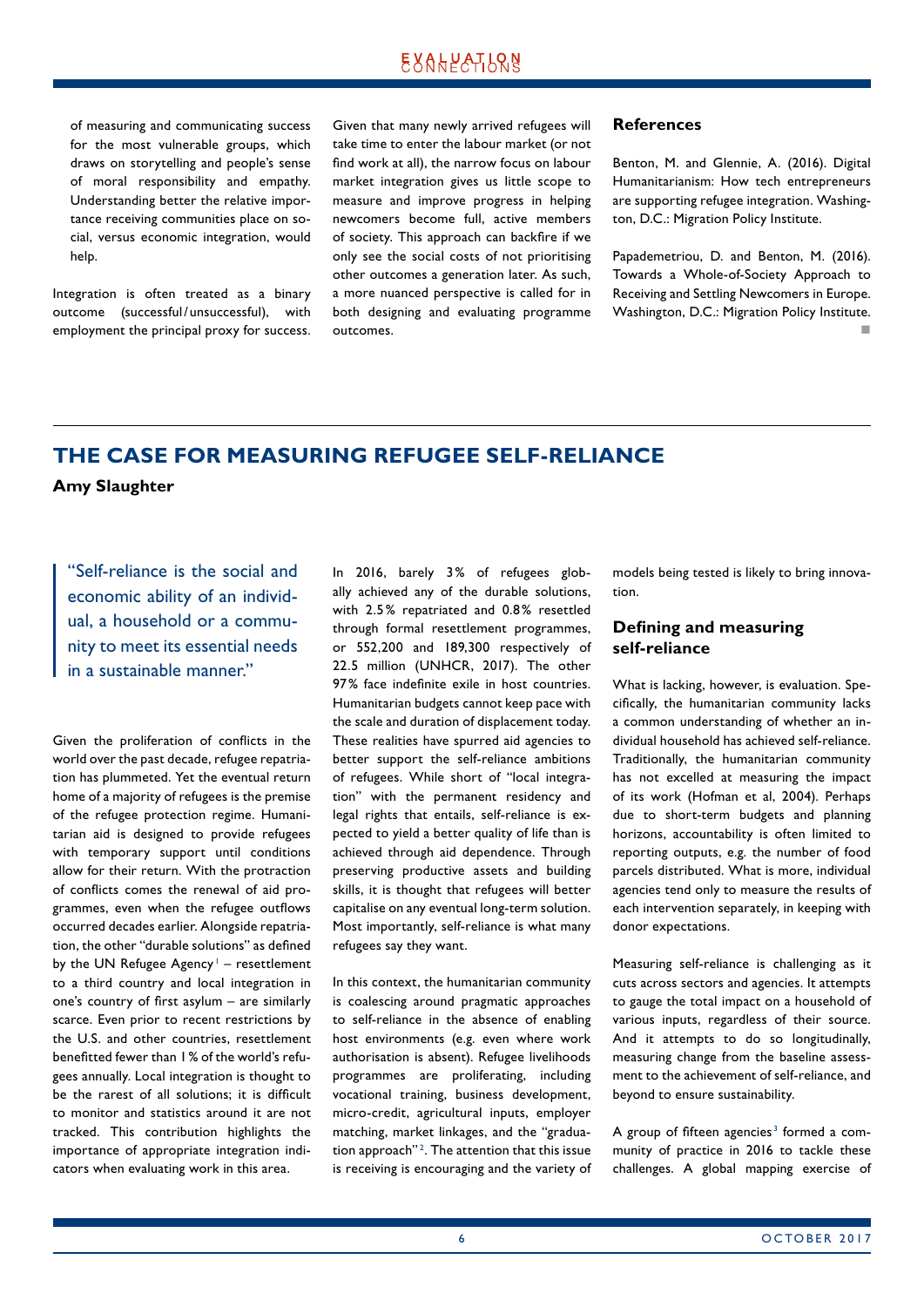self-reliance measurement tools turned up excellent tools for targeting assistance to refugees in need, including the Vulnerability Assessment Framework created by UN agencies and the World Bank for Syrian refugees in Jordan. It also turned up excellent tools for measuring integration among refugees accepted permanently for resettlement or local integration (e.g. UNHCR's Integration Index for Colombian refugees in Ecuador) and in situations of reintegration following repatriation (e.g. the Multi-Dimensional Integration Index used in Afghanistan). The mapping failed to uncover examples of self-reliance indices in contexts where refugees lack permanent residency, other than those created by RefugePoint and Women's Refugee Commission, the joint convenors of the community. Also lacking were attempts at universalising measurements begun as a localised effort. Broad recognition emerged from the community, however, of the need for such universal measurements in today's refugee context.

In March 2017, the fifteen agencies convened in Nairobi to grapple with the definition and indicators of self-reliance. The group coalesced around the definition cited in the epigraph, which for refugees importantly goes beyond economic indicators to broader concepts of human welfare without which financial independence would be meaningless. That is, if a refugee household earns its own income and receives no aid but lacks safety and basic necessities, then financial independence cannot be considered a positive outcome.

Other principles emerging from the workshop were: 1) self-reliance should be understood as independence from humanitarian aid rather than from one's community; 2) self-reliance efforts should support the ambitions and best interests of refugees; and 3) self-reliance is not the highest bar desired for or by refugees. From being able to meet their own basic needs, it is expected that refugees will achieve increasing prosperity, security, rights and freedoms, though those are beyond the scope of these indicators.

While the results of the group's deliberations are being compiled, it is certain that more work will be needed to refine, validate and pilot the indicators. From among 22 assessment domains gleaned from related survey tools, there was consensus that these six are critical for inclusion: income & employment, shelter, food, physical & mental health, education, and safety. There was less agreement around domains of community involvement/ social capital, documentation, and access to information. In elaborating how each domain will be measured, the group references existing standards, where applicable, such as the Sphere Minimum Standards in Humanitarian Response and the Minimum Economic Recovery Standards, as well as drawing on elements of the tools mentioned above, plus other established sources.

### **Conclusion**

The indicators emerging from this process ideally will focus the refugee response field

on programme strategies that facilitate self-reliance. Without this critical evaluation piece, it is impossible to set targets for achieving self-reliance. UNHCR's targets around repatriation and resettlement are clear and binary. The refugees have either left the host country or they have not. But for the vast majority of refugees remaining in their host countries, it is difficult to gauge when thresholds on the continuum towards local integration have been reached.

This collaborative effort is a step towards establishing norms and standards around self-reliance. It remains to be seen whether the field can align around common indicators, but doing so would bring many benefits. It would enable better targeting of resources and assessment of the impact of cash-based assistance, which is inherently cross-sectorial. It would allow for the identification and replication of effective programme models. And most importantly, it would lead to improved living standards for millions of refugees facing indefinite exile.

#### **References:**

Hofmann, C. et al. (2004). Measuring the Impact of Humanitarian Aid: A Review of Current Practice, HPG Report 17. London UNHCR. (2017). Global Trends: Forced Displacement in 2016, UNHCR Publishing, Geneva.

1 UNHCR. Solutions. Retrieved 18 June 2017 from the UNHCR website: http://www.unhcr.org/en-us/solutions.html.

2 UNHCR. The Graduation Approach. Retrieved 3 April 2017 from the UNHCR website: http://www.unhcr.org/55005bc39.pdf.

3 Danish Refugee Council, IKEA Foundation, International Rescue Committee, Joint IDP Profiling Service, Mercy Corps, RefugePoint, Regional Durable Solutions Secretariat, Samuel Hall, Solutions Alliance, Trickle Up, University of Oxford, WANA Institute, Women's Refugee Commission, UNHCR, and the U.S. Department of State.

n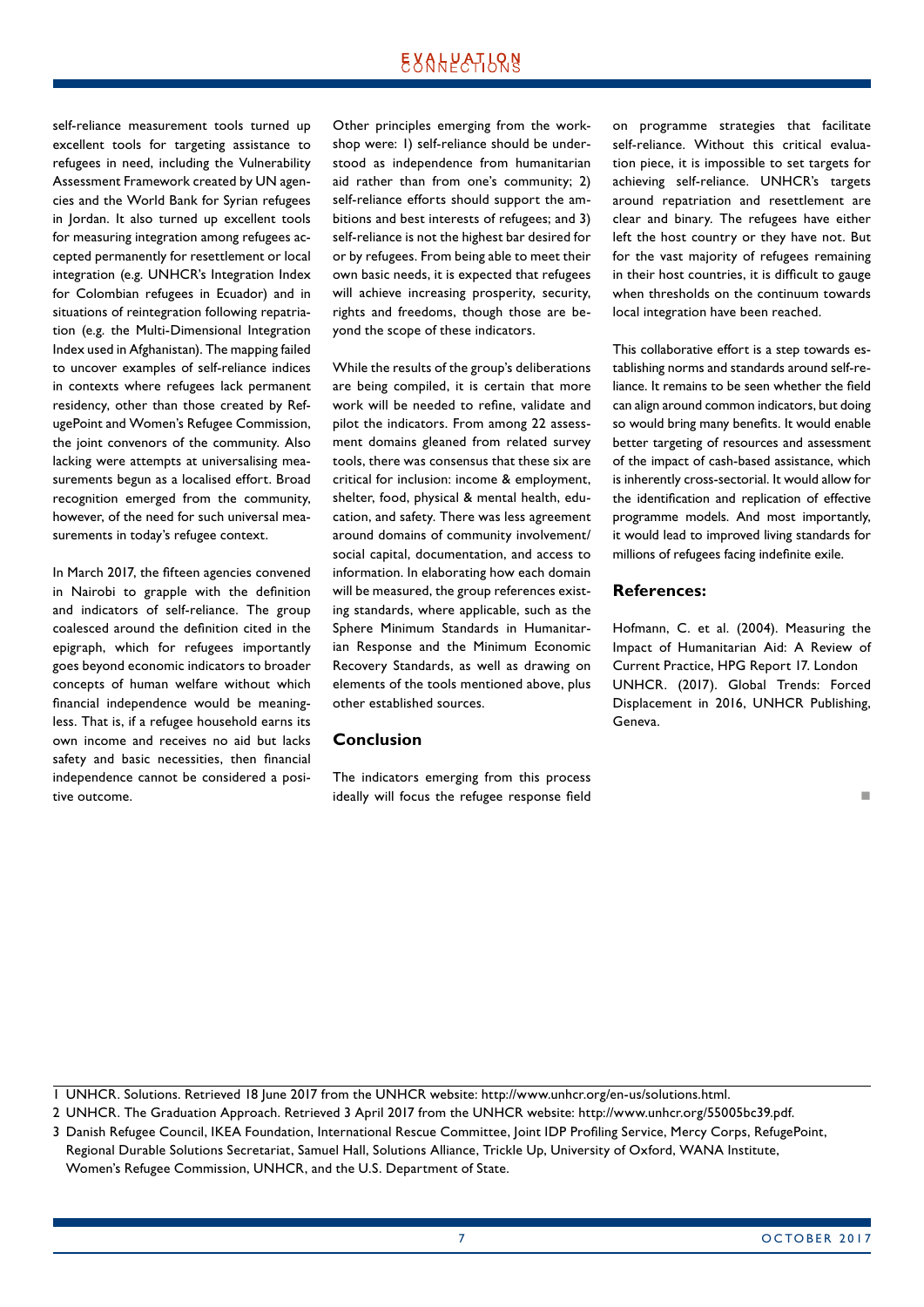# <span id="page-7-0"></span>**REFUGEE RIGHTS OR MEMBER STATES' SECURITY: TACKLING CHALLENGES WITH A COHERENT EVIDENCE BASE**

### **Mary Honeyball**

Asserting a narrative frame is often central to issue-based advocacy work of an elected representative, It was a crucial element to progressing the report on the situation of women refugees and asylum seekers in the EU through the European Parliament's Women's Rights and Gender Equality committee. The report's recommendations were subsequently endorsed in a European Parliament resolution on International Women's Day, 8<sup>th</sup> March 2016. It represents an example of how a coherent evidence base can help mitigate the risks of populist narratives. This paper provides a brief background to the issues and considers how evaluation can help with next steps.

The 2016 resolution calls for reforms of EU migration and asylum policies and procedures that take account of the gendered nature of every stage of the asylum process. The violence that so many women refugees are subjected to – in their countries of origin, transit and on arrival in the EU – requires gender-sensitive measures that will ensure the safety of women seeking asylum, many of whom travel with young children and other dependents.

### **Shifting demographics among asylum seekers: are policies sensitive to new needs?**

Reports from UNHCR in January 2016 showed a shift in who is likely to become an asylum seeker, with increased numbers of women and children arriving in Greece. Women and children constituted 55% whereas in lune of the previous year they accounted for 27% (UNHCR, UNFPA and Women's Refugee Commission, Protection Risks for Women and Girls in the European Refugee and Migrant Crisis, 2016). The resolution, passed in March, responded to this evident need to reframe the narrative on forced migration to reflect the experiences of those involved. It acknowledged that women and girls seeking asylum have different concerns from men and recognised that LGBTI (Lesbian Gay Bisexual Transgender

and Intersex) people are subject to specific forms of gender-based persecution.

Placing this issue on the European Parliament's agenda for International Women's Day was a highly conscious act of political symbolism. This strategic timing was instrumental in securing the Parliament's approval at its plenary session, shoring up support across political groups, in order to deliver robust guidelines and take account of genderdifferentiated experiences that had been previously ignored.

A value-based approach, on a macro level, was central to the issue's framing. The Parliament's subsequent areas of focus demonstrate the normative impact of the resolution. The progressive scope of the report's provisions can be seen in reports on, for example, EU funds for gender equality and annual assessments of progress in gender equality across EU member states. Thus, by inputting into the European Parliament's established position on this issue, guidelines have been embedded in the European Parliament's policy framework.

# **Political narratives: helping or hindering the interests of women refugees?**

In the case of the Parliament's report on women refugees, the call for gender-based provisions was justified by a rights-based narrative. However, in spite of the palpable sense of urgency that preceded the European Parliament's resolution on women refugees, it is clear that a contradictory conceptual framing of the issue was operating in parallel. In March 2016, within days of the European Parliament's vote to affirm the rights of women refugees, the EU-Turkey deal was finalised. This change in policy, increasingly moving towards the securitisation of borders, seriously undermines refugees' legal protections while externalising the issue at one – very distanced – remove. It is clear that (as well as providing the collective will and consensus at parliamentary level) politicallycharged, value-based judgements have also conversely contributed to the delegitimising of the humanitarian basis of refugees' rights.

### **Gender-responsive evaluation methods at EU level: how to address the gap?**

The direction of travel that can now be seen in the EU–Turkey deal has worrying implications for the framing of a rights narrative regarding refugees and offers no clarity on the overriding responsibility of member states. This narrative framing restricts member states' due diligence obligation to protect refugee women and girls and to provide information on how to properly access the rights and support to which they are entitled. One way to improve the balance is to use evaluations to develop a coherent evidence base on implementation of the resolution. The rest of this paper offers some approaches to doing this.

Political rhetoric has dominated the discussion on the status of refugees, prioritising 'border security' over member states' obligations to safeguard women's physical safety in refugee camps and improve living standards. Instead, gaps in provision are widespread and extreme threats to personal safety are common.

The Women's Rights and Gender Equality Committee's programme is dominated by own-initiative reports that are not legislatively binding and instead offer up guidelines, constituted by exhortative recommendations informed by international human rights obligations to the European Commission and European Council. However, parliamentary reporting is different from an evaluation iudgement which should systematically follow evaluation criteria to frame conclusions and use robust evaluation methodologies to gather and analyse data. As such it is clear that rigorous and comprehensive, equity-focused and gender-responsive evaluations are needed to assess the impact of resolutions that are approved by the European Parliament. The participation-model is uniquely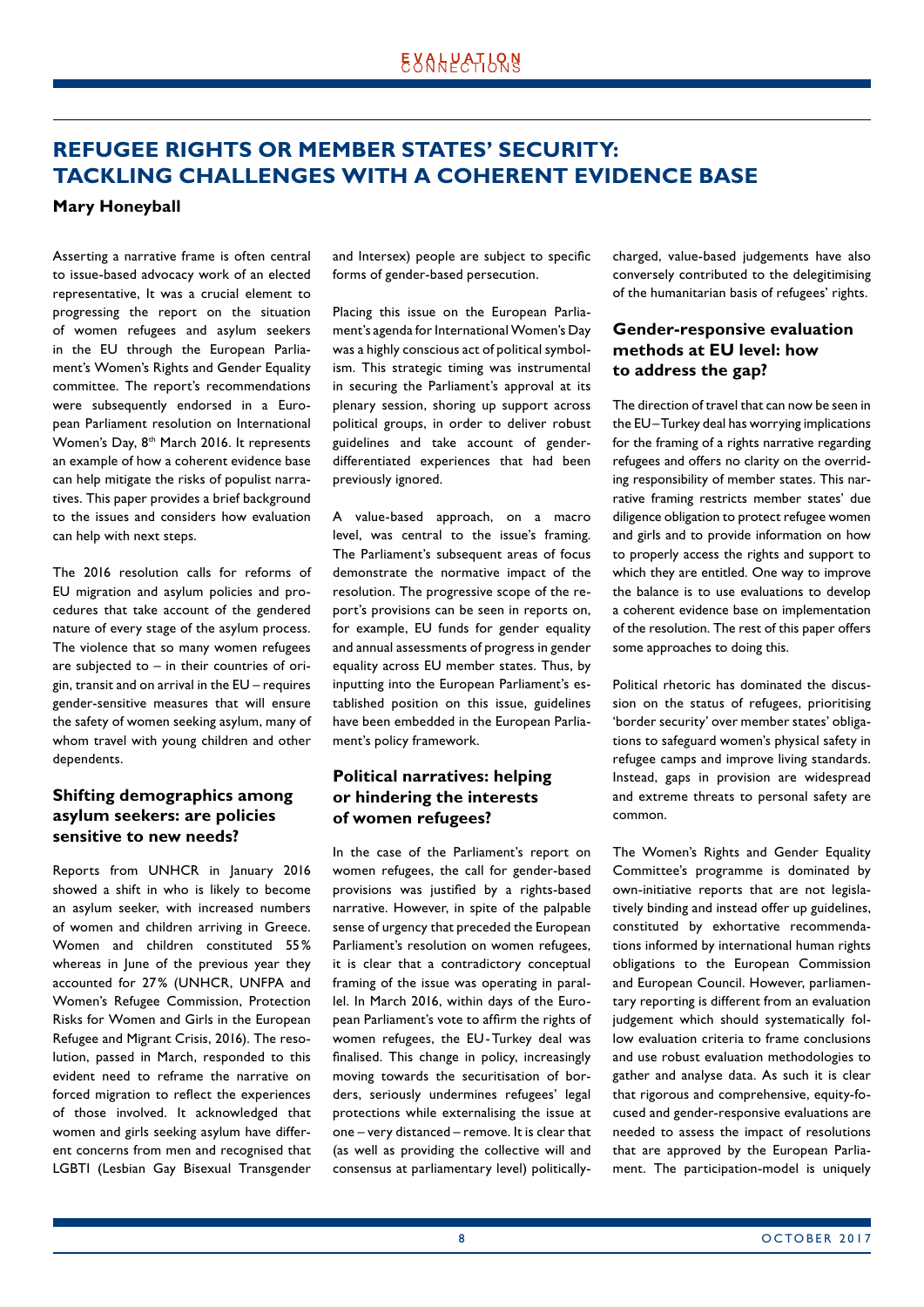<span id="page-8-0"></span>situated to allow on-the-ground evaluations that find solutions for enhancing a rightsbased approach, sufficiently amplifying the voices and experiences of women themselves and effectively formulating transformative and comprehensive policy that meaningfully addresses their needs.

Now, as the resolution on women refugees is adopted, Members of the European Parliament must hold the European Commission to account. Drawing on evaluation evidence and using its democratic mandate and various levers the Parliament can and should monitor the Commission's response. The evaluation evidence and participative basis of this method must be strengthened to ensure that robust methodologies are used to capture on-the-ground experiences of women and to inform the representative elements of the European Parliament; both through the texts that it produces and the subsequent parliamentary levers that are deployed to ensure that the Commission and member states act on the recommendations that have been made.

#### **References**

European Parliament (2016). Report on the situation of women refugees and asylum seekers in the EU he situation of women refugees and asylum seekers in the EU (2015/2325(INI)). Report No. A8-0024/2016. Rapporteur: Mary Honeyball. Committee on Women's Rights and Gender Equality. Strasbourg: European Parliament.

European Parliament (2017). Report on EU funds for gender equality (2016/2144(INI)). Report No. A8-0033/2017. Rapporteur: Clare Moody. Committee on Women's Rights and Gender Equality. Strasbourg: European Parliament.

European Parliament (2017). Report on equality between women and men in the European Union in 2014–2015 (2016/2249(INI)). Report No. A8-0046/2017. Rapporteur: Ernest Urtasun. Committee on Women's Rights and Gender Equality. Strasbourg: European Parliament.

UNHCR, UNFPA and Women's Refugee Commission (2016). Initial Assessment Report: Protection Risks for Women and Girls in the European Refugee and Migrant Crisis. Geneva: UNHCR, UNFPA and Women's Refugee Commission.

Women's Refugee Commission (2016). EU-Turkey Agreement Failing Refugee Women and Girls, New York: Women's Refugee Commission.

not a contract the contract of the

# **EVALUATING FORCED MIGRATION: THREE PERSPECTIVES FOR STATE AND MIGRANTS CENTRED APPROACHES**

**Bernd Parusel** 

The extraordinary, emergency-like refugee situation in Europe in 2015 –2016 has prompted much public debate about how to deal with mass arrivals of asylum seekers in the EU, and policy-makers have struggled between conflicting objectives; on the one hand to reduce the flows, and on the other hand to continue to provide protection to those who need it. The so-called "refugee crisis" also triggered a surge in analyses and evaluations regarding, for example, the reasons behind it, the adequacy of existing (national, European and international) laws to resolve it, policies and practices regarding admission and protection, and the search for model solutions to similar situations in the future.

### **Evaluating responses to the "refugee crisis"**

Much of the evaluative work that has been done focused on emergency solutions in refugee receiving states in Europe and on ad-hoc EU responses to the problem. This tended to eclipse underlying dilemmas, views from outside the receiving states, as well as connections between forced migration and other policy areas. Taking evaluations in Sweden as a starting point, this paper argues that evaluations should also address the fundamental problems of state responses to forced migration, such as legal access to asylum procedures. In addition to problems formulated by destination countries, the perspectives of countries and regions of origin and of the migrants themselves should not be ignored.

Sweden, which amidst the recent refugee crisis was one of the main receiving states within the EU, has a long tradition regarding government-commissioned evaluation. This tradition was invoked to make sense of the migratory events in autumn 2015, when 75,000 asylum seekers came to Sweden in just two months (October and November) – a mass influx that led to chaotic situations and uncoordinated emergency responses at various levels of public administration (Parusel, 2016). A government-appointed committee was tasked to conduct a comprehensive, ex-post evaluation of the reaction of public authorities, government ministries and civil society to the crisis, pointing out weaknesses regarding preparedness and emergency problem solving (Utredningen om migrationsmottagandet 2015, 2017). Evaluations are also underway regarding other aspects of forced migration, such as the Swedish reception arrangements for asylum seekers and the operations of the Swedish Migration Agency, which is responsible for almost the entire administrative chain regarding asylum seekers.

In due course, there will also be a need to study the effects of the legislative and adhoc measures that Sweden implemented in 2016 to curb the quickly growing influx of asylum seekers during the year before. As these measures were manifold, reach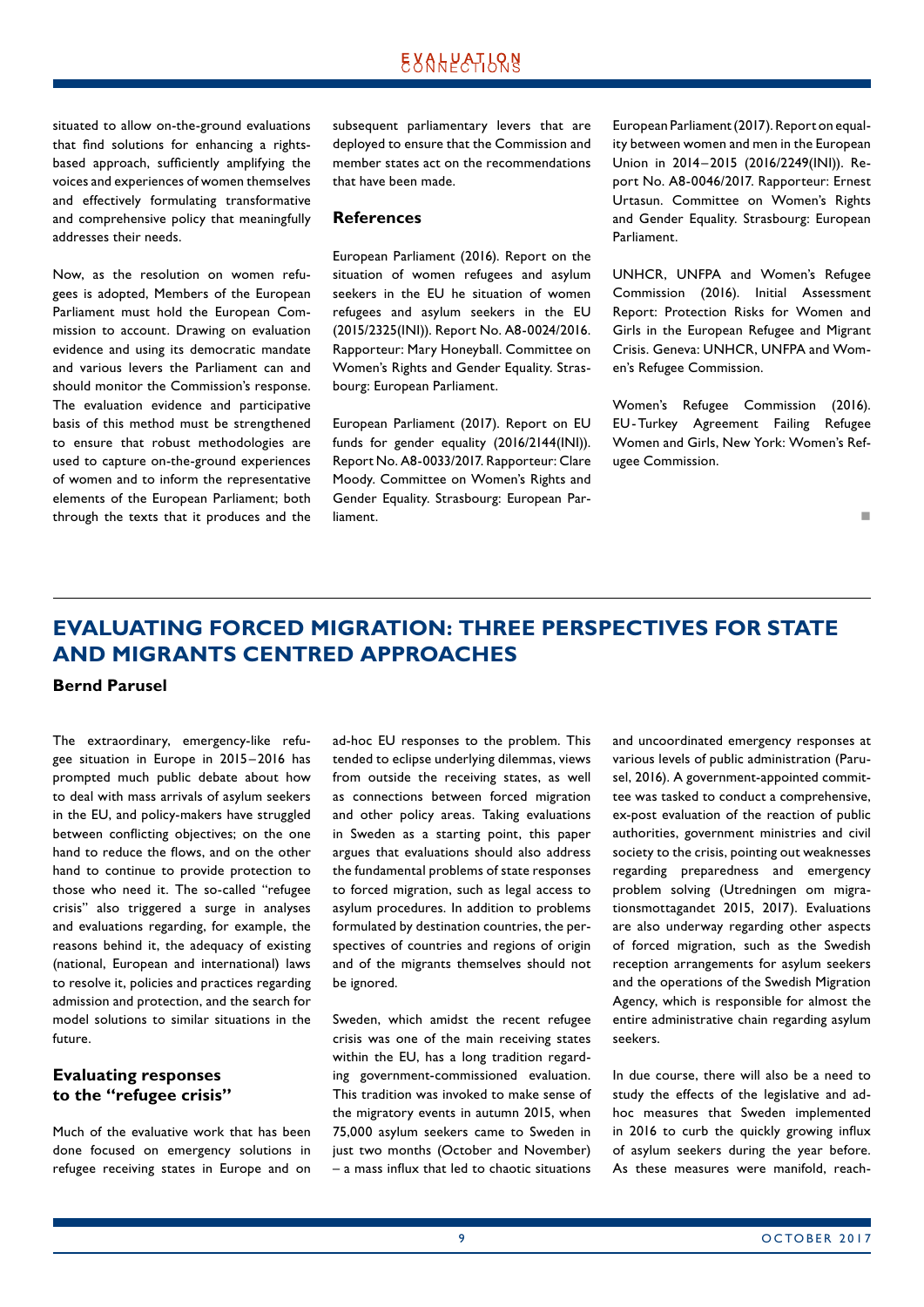ing from temporary intra-Schengen border controls to the introduction of temporary residence permits (instead of permanent ones) for beneficiaries of protection and restrictions to their right to family reunification, one of the most discussed questions is which measure ultimately reduced the arrival of asylum seekers.

### **From specific issues to fundamental problems – the receiving countries' perspective**

While it is important to evaluate specific issues, situations and policy changes such as the ones mentioned above, it is also crucial to avoid narrowing down evaluation to selective, fragmented questions. Policies regarding forced migration are exposed to longstanding fundamental dilemmas as well, which still need to be addressed. Most importantly perhaps, EU policies on forced migration suffer from the predicament that protection seekers can only access asylum systems when they are already in the destination country or at its border, while at the same time, there are very few legal possibilities to get there. This also blurs the distinction between irregular migrants on the one hand and refugees on the other. Both groups often use the same migration routes, but while it may be legitimate for states to try to keep irregular migrants out, people with protection needs must be received in accordance with international human rights laws. An important task for evaluators can in this context be to scrutinise states' admission and border practices, and contribute to the search for policies that would help to disentangle mixed migration flows and open legal pathways to protection. Equally, evaluators should not forget that forced migration has repercussions on other policy areas, such as housing, the functioning of labour markets, education, welfare, and public health. The arrival of forced migrants is a crosscutting theme; it should not be owned by security and home affairs experts exclusively.

### **The perspective of sending countries and regions of origin**

Evaluating receiving states' policies and practices concerning forced migrants is an important task, but it should not overshadow the perspective of sending and transit countries and forced migrants' regions of origin. Forced emigration can alleviate humanitarian or conflict-related emergencies in countries of origin – but what happens once there is peace again and a country needs rebuilding and recovery? While earlier mass departures can mean a permanent loss of manpower and talent, forced migrants can also help their countries of origin by sending remittances and expertise, making investments, or engaging in circular migration. It is therefore relevant to study remittances, what enables them and what effect they can have – which is already being done to a certain degree (World Bank Group, 2017) but seldom focused on post-conflict situations. On other ways of adjusting migration policies to the benefit of countries of origin, e.g. through circular migration arrangements, there is even less evidence, but the agency of refugees to help their home regions recover could certainly be encouraged and better supported.

# **The forced migrants' perspectives**

This brings us, briefly, to the last dimension, the perspective of the forced migrants themselves. There is literature on the emotional and psychological consequences of forced migration (Ullmann et al., 2015), but little is known about how refugees feel about their forced migration trajectories or their integration into a new host society. What factors determine if a forced migration trajectory is experienced as successful? How do forced migrants perceive the processes they have to undergo to receive protection and to integrate?

In 2015, the Swedish Migration Studies Delegation published a report on Syrian refugees. Based on interviews with 22 newly arrived Syrian immigrants, it showed how the interviewees had managed to reach Sweden, why they chose Sweden as their destination, what expectations they had before their arrival, and how they viewed their situation afterwards (Lundgren Jörum, 2015). While this is certainly not the only study of its kind conducted in Europe in recent years, it seems that forced migrants are much more often spoken about than given a chance to speak for themselves. When state policies or measures are evaluated, we should whenever possible include the views of those who are most affected and encourage participatory approaches.

### **References**

Lundgren Jörum, E. (2015). Valet och vägen. En intervjustudie med nyanlända syrier i Sverige. Rapport 2015:8. Stockholm: Delegationen för migrationsstudier.

Parusel, B. (2016). Sweden's U-turn on asylum. Forced Migration Review 52, 89-90.

Ullmann, E., Barthel, A., Taché, S., Bornstein, A., Licinio, J. and Bornstein, S. R. (2015). Emotional and psychological trauma in refugees arriving in Germany in 2015. Molecular Psychiatry 20, 1483 –1484.

Utredningen om migrationsmottagandet 2015 (2017). Att ta emot människor på flykt. Sverige hösten 2015. Statens Offentliga Utredningar, SOU 2017:12, Stockholm.

World Bank Group (2017). Migration and Remittances: Recent Developments and Outlook. Migration and Development Brief 27.

not a contract the contract of the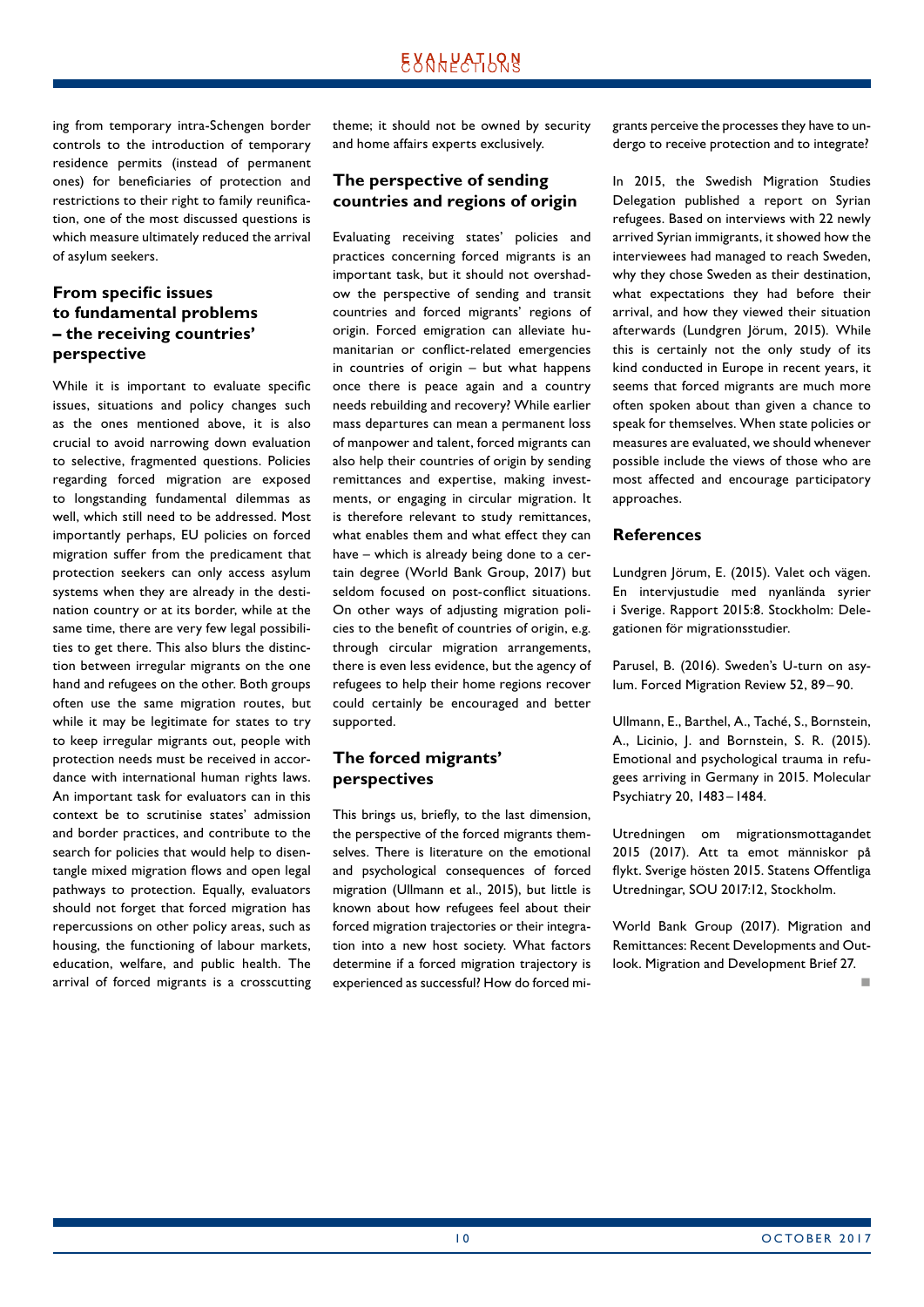# <span id="page-10-0"></span>**LESSONS FROM EVALUATING THE RED CROSS RED CRESCENT EUROPEAN MIGRATION RESPONSE**

#### **Scott Chaplowe, Josse Gillijns and Tiziana Bonzon**

In 2016, the International Federation of Red Cross and Red Crescent Societies (IFRC) conducted a real-time evaluation (RTE) of its European migration response. The RTE identified key findings to inform immediate and longer-term migration services, and underscored the importance of a complexity perspective to the evaluation of migration interventions. This paper will focus on these two lessons, after first providing a little background.

### **Brief background**

Since 2015, Europe has experienced population movements on a scale unprecedented since World War II, with over I million migrants arriving, predominately from Africa and the Middle East. The IFRC Network I has a long-standing commitment to addressing the humanitarian needs of vulnerable migrants, and Red Cross National Societies in Europe, with IFRC support, implemented a range of programmes for migrants.

Since 2010, the IFRC adopted RTEs to assess its emergency operations. A RTE is an evaluation in which, "the primary objective is to provide feedback in a participatory way in real time (i.e. during the evaluation fieldwork) to those executing and managing the humanitarian response," (Cosgrave et al., 2009). In the summer of 2016, the IFRC commissioned a team to assess the overall effectiveness of its 2015–2016 European Migration Response. The RTE team conducted over 190 in-person and remote interviews, with field visits to Finland, Austria, Serbia and Greece.

### **Key findings**

As intended, the RTE highlighted immediate issues to inform ongoing migration programming. For example, protection was a core pillar of the IFRC migration work that needed much more attention. The safety and protection situation in camps in Greece was described as alarming, with people living in overcrowded situations, openly defecating and using unsanitary wash practices, using make-shift cooking areas that presented fire hazards, and with incidents of sexual assault, as well as violence due to ethnic, cultural and religious differences exacerbated by overcrowding.

While camp oversight and management to address protection and security concerns were the responsibility of agencies other than the IFRC network, the RTE highlighted the importance of high level advocacy and a multilateral operational response to ensure the safety of vulnerable migrants. Recommendations also included very practical measures to improve the safety of migrants (e.g. distribution of whistles for women and girls, and proper communal cooking facilities), as well as guidance for Red Cross staff and volunteers to better work and communicate with migrants.

RTE findings also underscored the importance of longer-term planning, especially for social integration and inclusion. Despite initial reception and support for migrants in host countries such as Austria and Finland, sentiment shifted due to the longevity and political nature of migration. Recommendations included early planning and support for transitioning from short-term emergency response to longer-term de-stigmatisation and integration programming, involving the host and migrant communities to reinforce local understanding and ownership.

### **Complexity and systems thinking**

The concepts of complexity and systems thinking has had a growing influence on the understanding and practice of evaluation (Bamberger et al., 2015; Hargreaves, 2010; Morell, 2010; Patton, 2011; Ramalingam et al., 2008; and Williams & Hummelbrunner, 2009). This RTE highlighted the relevance of this discourse because the European migration context is complex, with a multiplicity of interdependent factors and nonlinear change, resulting in considerable ambiguity and uncertainty. This required the RTE team to adopt a systems perspective to best encompass the diversity of interconnected factors and actors affecting the European migration context and response.

In their book, *Dealing with Complexity in Development Evaluation – A Practical Approach*, Bamberger et al. (2015) identify five interrelated dimensions to consider when evaluating complex interventions, which we will briefly use to illustrate how the complex context of the European migration operation affected this RTE:

- 1. **The Nature of the intervention.** The RTE needed to analyse a broad geographical, demographic and programmatic scope. This included reviewing data on people of Middle Eastern and African origin with different ethnic, cultural, social, and economic backgrounds, as well as an assortment of interrelated programme areas, ranging from shelter, water/sanitation and community health to protection, advocacy and social integration.
- 2. **Institutions and stakeholders.** From different funding agencies to implementing civic organisations and public agencies, the migration response involved an array of actors. For instance, just within the IFRC network, cross-border collaboration and coordination has been challenged by institutional (and linguistic) differences among the 25 countries and respective National Societies along the main migratory routes.
- 3. **Causality and change.** Nonlinear causal change processes challenged plan-

<sup>1</sup> Comprised of 190 current National Societies and the IFRC.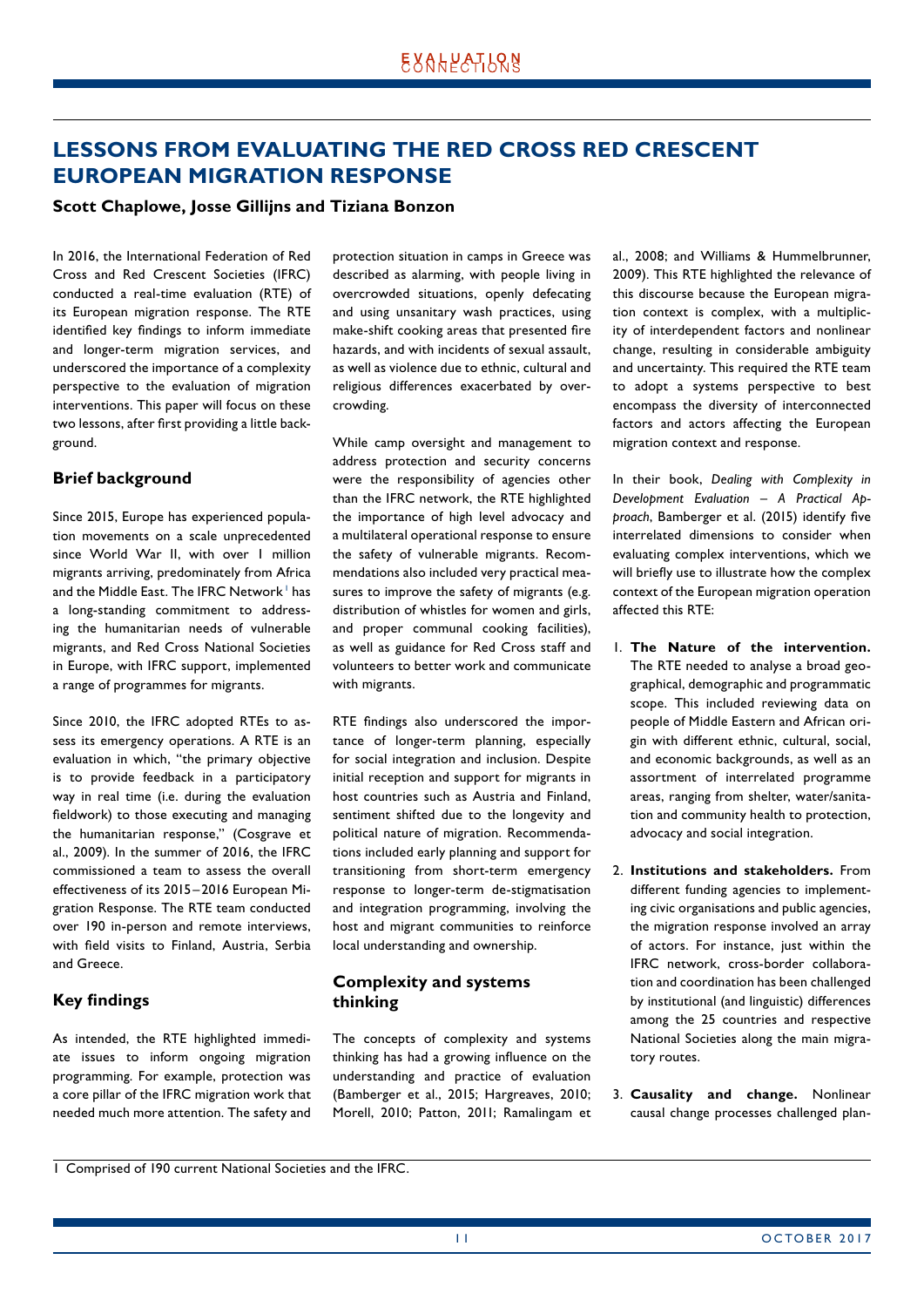# EXALPATLRN

ning for the migration response, and assessment of pre-determined outcomes and theories of change. For example, the March 2016 EU-Turkey Deal resulted in over 50,000 people being stranded in Greece, so that countries initially identified as *transit* became *destination* countries. Similarly, changes in government policy, such as when borders or migrant camps would be opened or closed, made migratory routes and migrant location highly unpredictable and difficult for planning and delivering services.

- 4. **Embeddedness and the nature of the system.** Migration does not exist in a political vacuum, and assessment of the response needed to analyse the configuration of economic, political, and social factors at the regional as well as national levels. This included divergent and changing beliefs and opinions in host countries, especially as migration became politicised and xenophobia intensified by vocal nationalist and anti-immigrant parties, and accentuated by economic hardship following the 2008 recession.
- 5. **The evaluation process.** This RTE underscored how the interplay of the above dimensions affects the opportunity

space for evaluation. The evaluation team needed to invest considerable time upfront reviewing secondary data sources, and conducting remote key informant interviews. This helped frame complexities and better prepare for field visits, identifying key issues to probe, and stakeholder sensitivities and tension points to navigate. Having a gender-balanced evaluation team, and utilising local partners (National Society personnel) while in the field also helped with data collection.

A final, critical lesson from this RTE is that it was not only important for the evaluation team to adopt a systems perspective – this perspective was also helpful for the stakeholders to understand the inherently complex context of migration. This helped stakeholders respond rather than react to critical findings, and "distinguish between processes they can control or influence and those they cannot" (Bamberger et al., 2015, p. 17).

### **References**

Bamberger, M., & Vaessen, J., & Raimondo, E. (2015). Dealing with complexity in development evaluation – A practical approach. Los Angeles: Sage Publications, Inc.

Cosgrave J., & Ramalingam, B., & Beck, T. (2009). Real-time evaluations of humanitarian action – An ALNAP guide (pilot version). London: Overseas development Institute.

Hargreaves, M. (2010). Evaluating systems change: A planning guide. Cambridge, MA: Mathematica Policy Research.

Morell, J. A. (2010). Evaluation in the face of uncertainty: Anticipating surprise and responding to the inevitable. New York, NY: Guilford.

Patton, M. Q. (2011). Developmental evaluation: Applying complexity concepts to enhance innovation and use. New York, NY: Guilford.

Ramalingam, B., & Jones, H., with Reba, T. & Young J. (2008). Exploring the science of complexity: Ideas and implications for development and humanitarian efforts. Working Paper 285. London: Overseas Development Institute.

Williams, B., & Hummelbrunner, R. (2009). Systems concepts in action: A practitioner's toolkit. Stanford, CA: Stanford University Press.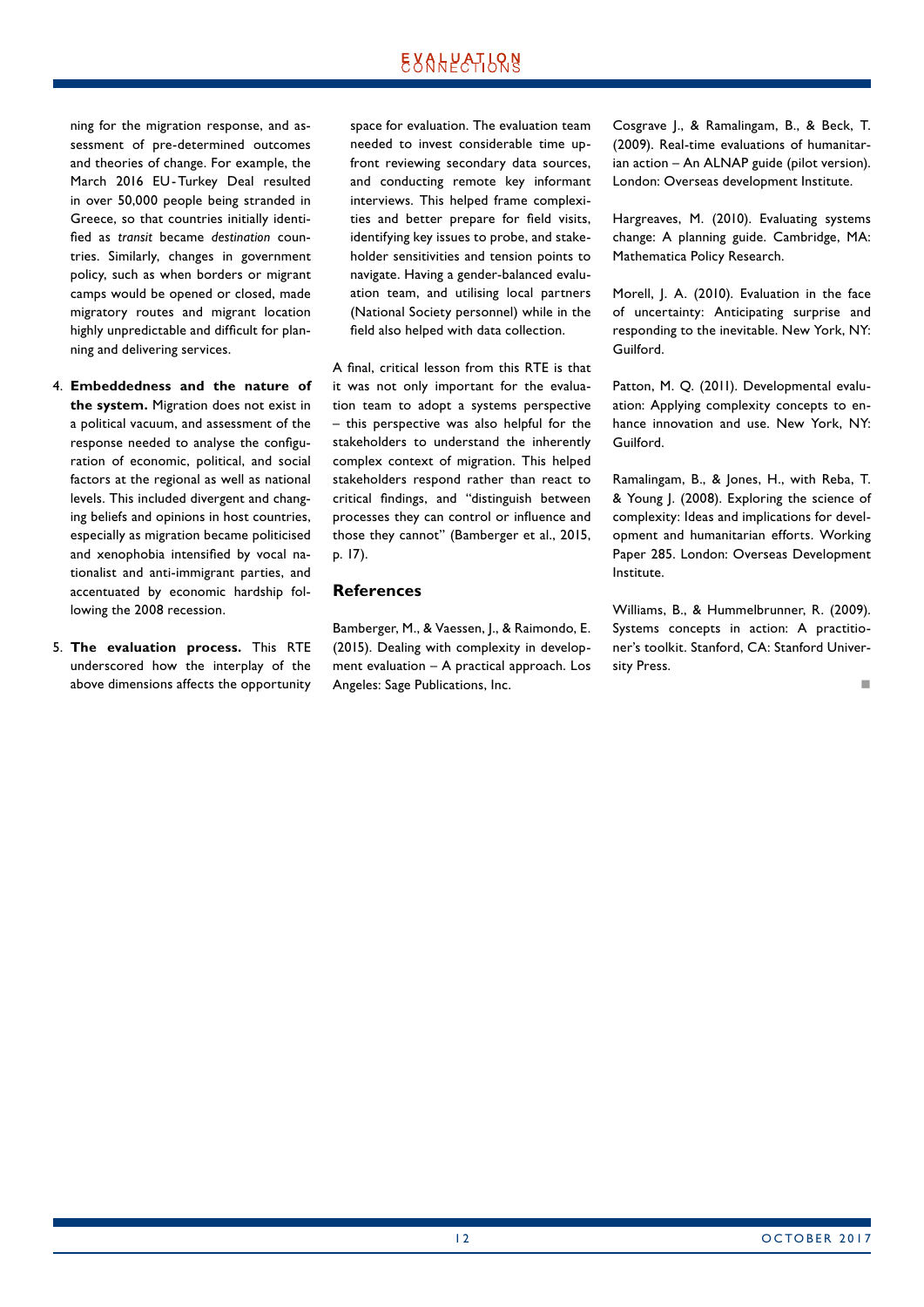# <span id="page-12-0"></span>**OECD: RESPONDING TO REFUGEE CRISES IN DEVELOPING COUNTRIES: WHAT CAN WE LEARN FROM EVALUATIONS?**

#### **Hans Lundgren and Susanna Morrison-Metois**

The DAC Network on Development Evaluation has conducted an exploratory synthesis of OECD Development Assistance Committee (DAC) members' evaluations covering issues related to forced displacement and refugee programming. The findings, published as a working paper – **Responding to Refugee Crises in Developing Countries: What Can We Learn from Evaluations?** – suggest that evaluation systems have generated important lessons for improving response to refugee situations, but also identified gaps in the evaluation literature.

### **Six Key Takeaways**

- 1. Humanitarian needs in refugee countries of origin often remain high for years or even decades, as has been the case in countries such as Afghanistan, Somalia, Sudan and South Sudan. This implies that the international community should start with realistic assumptions about the likelihood of protracted crisis and not expect quick improvements to refugee crises, as the crises that provoke large-scale forced displacement are often protracted. Evaluations suggest that in Syria some countries failed to anticipate the likelihood that the crisis would led to large-scale, protracted displacement.
- 2. Humanitarian, development, diplomatic and military actors face difficulties to effectively align because of divergent principles, mandates and interests. Evaluations looking at different whole-ofgovernment approaches OECD countries have tried in fragile contexts reveal both potential risks and emerging good practice. Whole-of-government approaches used in contexts as varied as Afghanistan where the model was first tested to South Sudan and Syria, where some donor are considering pursuing similar approaches, show that there are many different understandings and models. Challenges related to these approaches include: institutional differences; conflicts over funding and resources; competing priorities; and differ-

ent approaches towards work with local institutions, authorities and government actors. Evaluations suggest that stabilisation efforts are resource-intensive and that donors have tended to focus on visible, short-term objectives, frequently underestimating the timescales necessary to see results. Evaluations suggest that creating safeguards for development and humanitarian work within integrated approaches may help.

- 3. Funding shortfalls limit the coherence and overall effectiveness of donor efforts to address refugee contexts in a holistic manner. Funding for development and humanitarian responses to forced displacement has not kept pace with needs, leading to competition between immediate humanitarian response and longer term programming. In refugee countries of origin such as South Sudan, the needs of people who are now fleeing the country compete with: the needs of people displaced within South Sudan; the needs of the local communities impacted by ongoing fighting and malnutrition; and the needs of people from previous refugee waves who have settled in surrounding countries. Limited funding forces donors to choose among responses, and often leaves them unable to address all aspects of the crisis. In response to the Syrian crisis, for example, large funding shortfalls have led to programme disruptions.
- 4. The lack of experienced field staff with regional expertise hampered the ability of some countries to organise timely assistance for refugees fleeing Syria. Donors faced new challenges in the region as many did not have an existing field presence or on-going programmes, while the urbanisation of the refugee population in the region required closer co-operation with local actors and authorities. New modalities of financing to support middle income countries, such as Lebanon and Jordan, had to be put in place. Evaluations suggest that having experienced humanitar-

ian staff in the country and in the region, improving the forecasting and anticipation of population movements, and adapting administrative structures and processes to enable nimble, flexible responses may help. Evaluations also found that multiyear, flexible funding is important.

- 5. Livelihoods and formal jobs are crucial for the forcibly displaced, as is education. Evaluations suggest that diplomatic efforts to improve refugees' access to jobs and ability to become self-reliant are needed. Host communities also require support as refugees often settle in areas where the host community may also be vulnerable. Positively, job creation compacts have been put in place in Jordan, Lebanon and Ethiopia and look promising, though it is too early to measure their impact. Cashbased programmes have generally been successful in urban and middle income environments and could be scaled up. On education, evaluations found that including education for refugees in national development planning and viewing education as part of a holistic child protection framework may help.
- 6. Evaluations demonstrate the significant challenges and obstacles faced in conflict contexts, with efforts at addressing root causes not leading to obvious short term success. Changing the factors leading to conflict and forced displacement in countries such as Afghanistan, Syria, South Sudan, Iraq and Somalia cannot be achieved in a short time spans. To date, there is a lack of robust evidence to suggest that shortterm programming intended to address root causes has been successful in preventing population movements (although most programming has not been undertaken with the goal of preventing population movements as its main objective).

#### **Gaps in the evaluation literature**

Often DAC member countries have looked at refugee response and forced displace-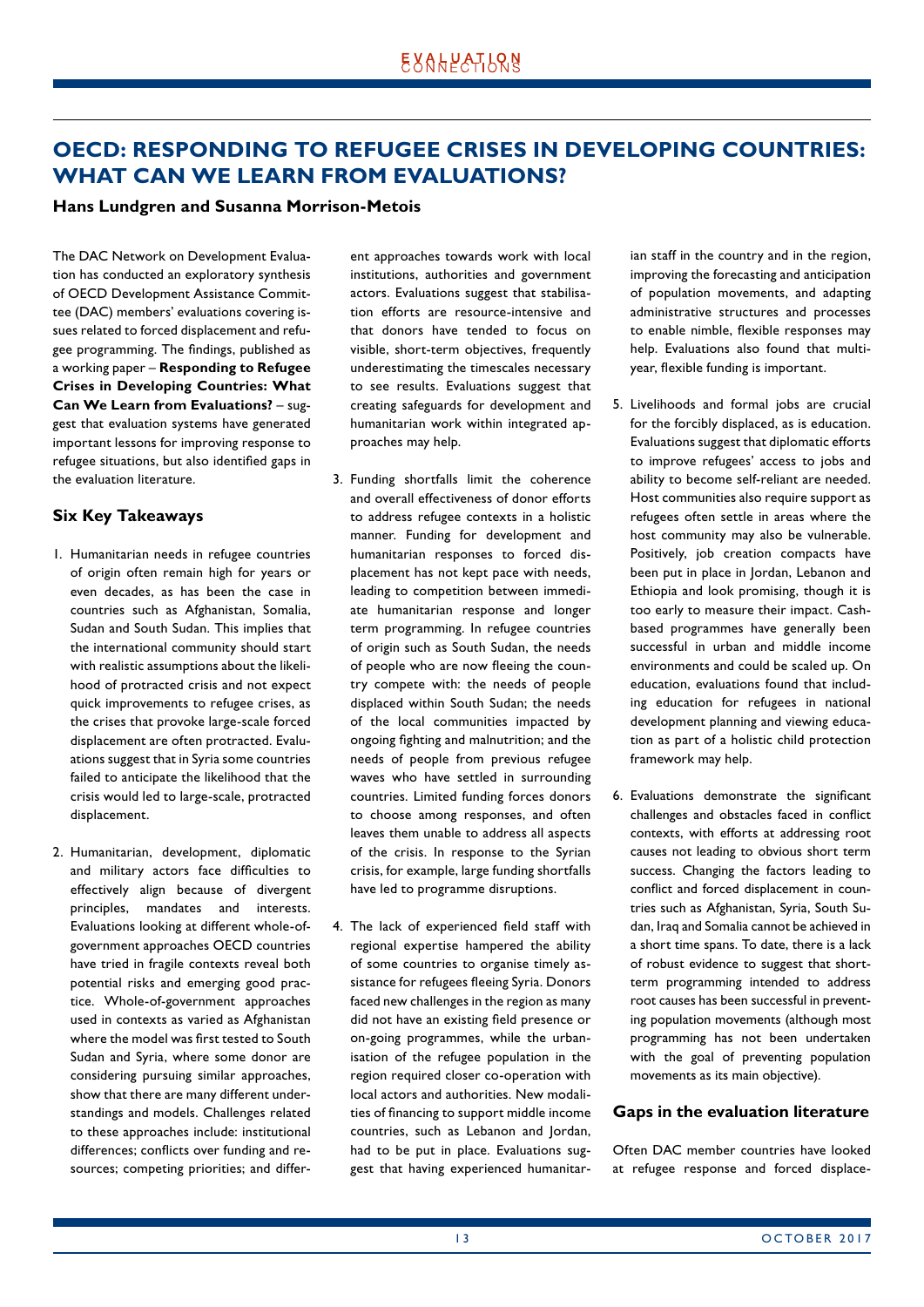# EXALPATLRN

ment within evaluations of humanitarian strategy, but there appears to be a lack of policy or strategy level evaluations that look at forced displacement or refugee response as standalone issues. The review of evaluation literature showed that there are a large number of evaluations that deal with issues related to the coherence of development and humanitarian aid, but few specifically address issues related to forced displacement, even though forced displacement resulting from protracted crises is at the centre of the humanitarian-development nexus. Evaluations demonstrate that decades of efforts to achieve greater coherence between humanitarian and development approaches have not led to substantial change and suggest that many practical barriers remain.

The synthesis of evaluations by the DAC Network on Development Evaluation highlighted that programmes implemented in areas where there may be significant numbers of forcibly displaced populations do not necessary include IDPs and refugees. In Ethiopia, for instance, donors have often implemented development programmes for agriculture and livelihoods separate from humanitarian programmes focused on delivering assistance to camps and food aid for refugees. However, in many cases, efforts to help ensure that refugees have access to quality education, decent work and sustainable livelihood opportunities can be included in country strategies. There is an opportunity for development evaluations to include forced displacement as a cross-cutting issue. Programme managers and evaluation commissioners should consider including questions and topics related to forced displacement in the Terms of Reference for evaluations, including in evaluations of country level strategies and programmes that are not designed with the primary purpose of addressing refugees and IDPs needs, but that are undertaken in contexts where there are sizable displaced communities.

Despite assumptions that development assistance will limit secondary displacement, there have not been many efforts to capture information and build a strong evidence base to support or potentially question this hypothesis. There is also a gap in evaluation literature on the possible impact of conflict prevention, peacebuilding and state building on population movements. Given the political importance and attention to displacement, there is a need to use evaluation strategically to fill these apparent gaps.

The synthesis of DAC members' evaluations and working paper was undertaken to help inform guidance on forced displacement that is being developed by the OECD's Development Assistance Committee. In this way, the DAC Network on Development Evaluation hopes to feed lessons from evaluations into policy guidance, global policy debates, and strengthen the evidence base for improved response to future situations of forced displacement.

### **References**

Morrison-Métois, S. (2017). Responding to Refugee Crises: Lessons from evaluations in Afghanistan as a country of origin, OECD Development Co-operation Working Papers, No. 40, OECD Publishing, Paris. Retrieved from http://dx.doi.org/10.1787/de7e6a13-en.

Morrison-Métois, S. (2017). Responding to Refugee Crises: Lessons from evaluations in South Sudan as a country of origin, OECD Development Co-operation Working Papers, No. 39, OECD Publishing, Paris. Retrieved from http://dx.doi.org/10.1787/3b2fd4cc-en.

Ruaudel, H., Morrison-Métois, S. (2017). Responding to Refugee Crises: Lessons from evaluations in Ethiopia and Uganda as countries of destination, OECD Development Co-operation Working Papers, No. 38, OECD Publishing, Paris. Retrieved from http://dx.doi.org/10.1787/8346fc6f-en.

Ruaudel, H., Morrison-Métois, S. (2017). Responding to Refugee Crises in Developing Countries: What Can We Learn from Evaluations?, OECD Development Co-operation Working Papers, No. 37, OECD Publishing, Paris. Retrieved from http://dx.doi. org/10.1787/ae4362bd-en.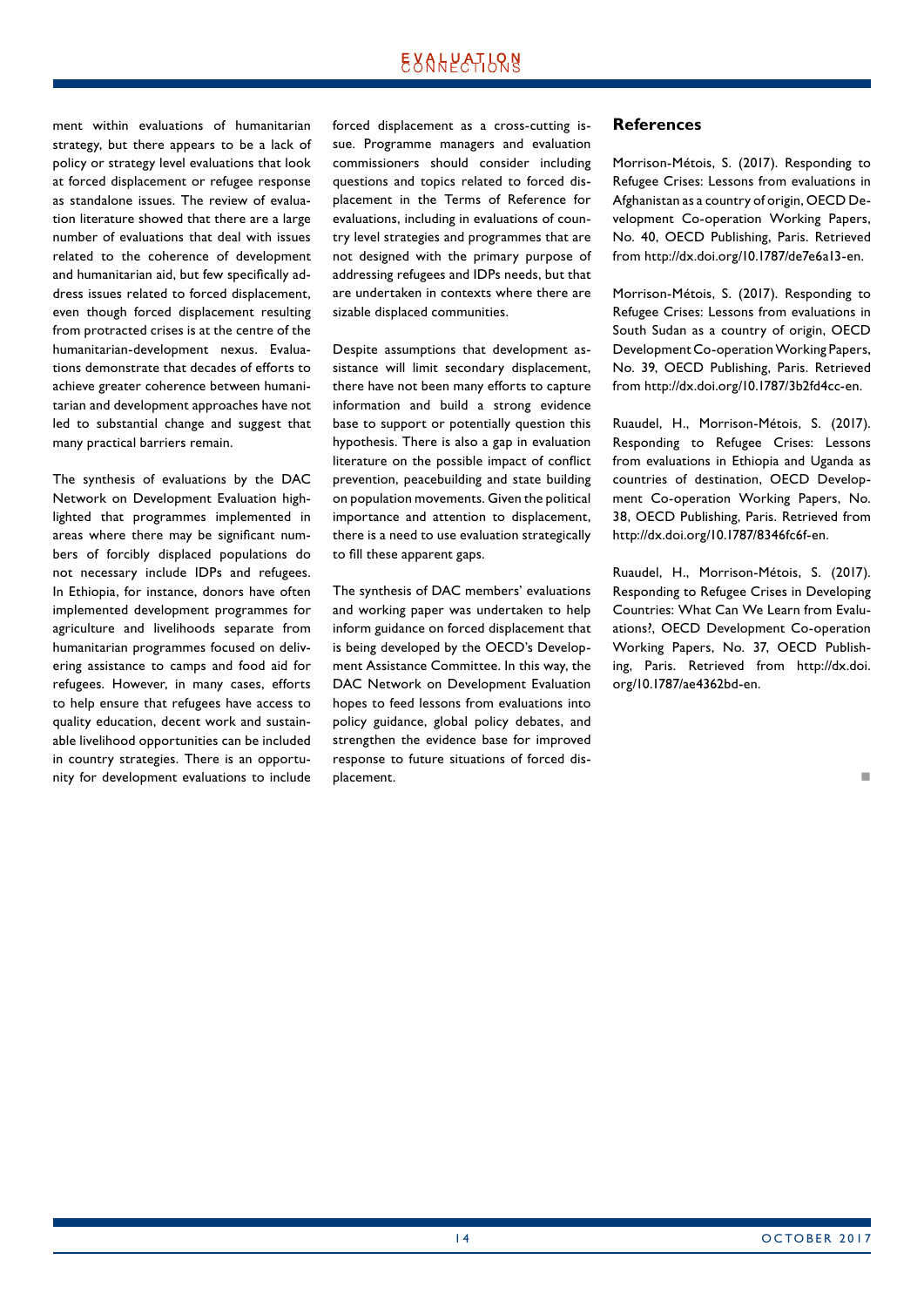# <span id="page-14-0"></span>**THE AUTHORS**

### **Meghan Benton**

Meghan Benton is Assistant Director of Research in the International Program at the Mi-



gration Policy Institute in Washington, DC; and a Nonresident Fellow with MPI Europe. Her research focuses on immigrant integration and free movement within Europe. She is currently leading projects on the future of integration policy (including implications for evaluation and governance), and Brexit and European citizenship. She was previously a Senior Researcher at Nesta, the United Kingdom's innovation body, where she led projects on digital government and the future of local public services. She holds a PhD in political science (specialising in citizenship policy) from University College London.

### **Tiziana Quarta-Bonzon**



Tiziana Bonzon is the current Migration & Displacement Glob-

al Lead at the IFRC. She leads a Global Migration Task Force made of several Red Cross and Red Crescent National Societies and IFRC geographical and technical focal points which acts as an advisory platform to enhance coordination, technical and advocacy guidance in this area of focus.

# **Scott Chaplowe**



Scott is a Senior Monitoring and Evaluation (M&E) Advisor in the Policy, Strategy and

Knowledge Department at the International Federation of Red Cross and Red Crescent Societies, (in transition to a new job as Director of Evidence, Monitoring and Evaluation at the Children's Investment Fund Foundation). He has over 20 years' experience in international development and humanitarian relief, combining practical field experience with strategic planning and capacity building at the global level. Scott is active international evaluation and development fora, and has authored several publications, most notably the book, "Monitoring and Evaluation Training: A Systematic Approach" (Chaplowe & Cousins, 2017, Sage Publications, 464 pages).

# **Jillian J. Foster**

founded Global Insight in 2011 and has been a primary force in developing the organization's uniquely

data-driven, mixed-methods, gender-sensitive approach to M&E and bespoke research. She leads Global Insight's portfolio of work focusing on conflict and peacebuilding, C/PVE, livelihoods, and gender in fragile states.

### **Josse Gillijns**

Josse is Head of Planning, Monitoring, Evaluation and Reporting at the International

Federation of Red Cross and Red Crescent Societies based in Geneva. His humanitarian career started in Africa during Operation Lifeline Sudan when it was still fashionable for Bob Geldof to sing about people in Africa who did not know about Christmas. Today he spends his time convincing others of the benefits of logical thinking and setting clear results. He has not always been able to measure his success in that field, but continues to apply his common sense and critical mind in all his work.

# **Joanna Hofman**

is a Research Leader and experienced evaluator at RAND Europe. She leads evaluation

studies related to employment, social inclusion, migration and equal opportunities. Joanna chaired a panel session on Challenges and Approaches to Evaluating Migrants' Journeys at the European Evaluation Society (EES) conference in Maastricht (2016). She



contributed to a study on socio-economic inclusion of migrant EU workers and to a number of evaluations of migration programmes. Previously, as the Head of Evaluation and Monitoring Unit at the Ministry of Regional Development, she commissioned evaluations and contributed to evaluation capacity building in Poland. Joanna has carried out several evaluation training for the European Institute of Public Administration and Cambridge University. She is a member of the EES, Polish Evaluation Society (PTE) and Social Research Association (SRA).

# **Tom Ling**

is Senior Research Leader and Head of Evaluation at RAND Europe, leading evaluations



and applied research focused on the key challenges facing organizations delivering public benefits in the UK, Europe and Developing Countries. For over twenty years he has worked led over one hundred evaluations for the European Commission, the UK Health Foundation, UNICEF, UK Government departments and many others. He has published widely on evaluation, accountability and related topics. He is a member of the Cambridge University Behavior and Health Research Unit, Professor Emeritus in public policy at Anglia Ruskin University and a member of the International Evaluation Research Group (INTEVAL).

# **Hans Lundgren**

heads the secretariat of the OECD DAC Network on Development Evaluation which



brings together managers from over 40 evaluation units in national and multilateral development organisations. He joined the OECD thirty years ago and has lead and co-ordinated the development of the DAC evaluation norms and standards and is strongly involved in promoting international collaboration in evaluation. He supervised the secretariat